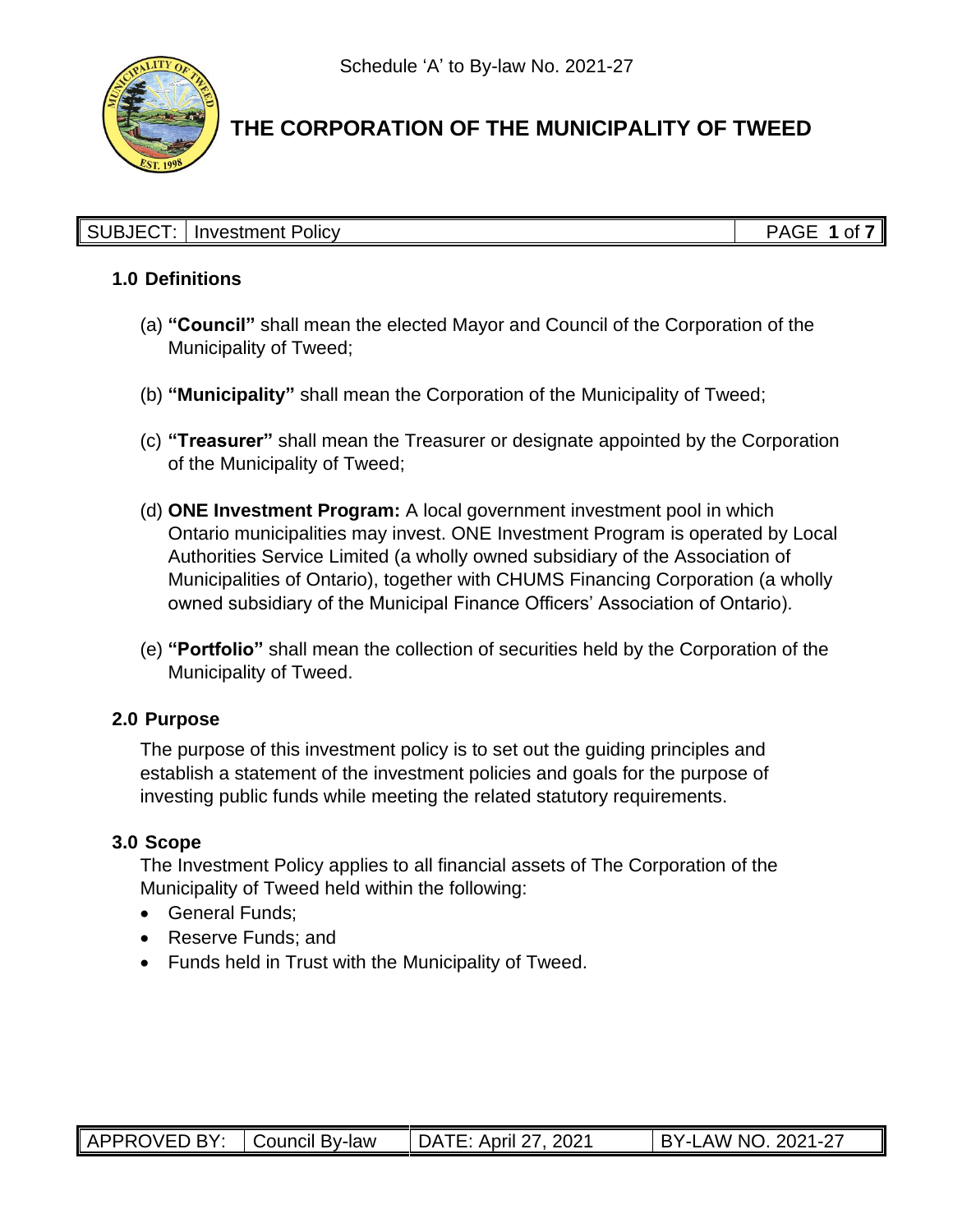

| SUBJECT:   Investment Policy | PAGE 2 of 7 |
|------------------------------|-------------|

## **4.0 Governing Principles**

The municipality shall adhere to the following guiding principles in the consideration, purchase, disposal, and administration of any municipally held investments:

#### 4.1.**Adherence to Statutory Requirements**

All investment activities shall be governed by the *Ontario Municipal Act, 2001 as amended*. Investments, unless further limited by Council, will be those deemed eligible under Ontario Regulation 438/97, or as authorized by subsequent provincial regulations.

#### 4.2.**Preservation of Capital**

All investment decisions will be based upon the preservation of the value of the invested principal. This is accomplished by limiting the types of investments to a maximum percentage of the total portfolio, and by limiting the amount invested within individual institutions to a maximum percentage of the total portfolio.

Staff shall endeavor to mitigate credit, market value, and interest rate risk as follows:

#### **Credit Risk**

- Limiting investments to safer types of securities based on credit ratings;
- Vetting investment alternatives offered by the financial institutions, brokers/dealers, intermediaries, and advisors against the stated credit limits

#### **Market Value Risk**

• Diversifying the investment portfolio so that potential losses (if any) on individual securities will be minimized

#### **Interest Rate Risk**

- Structuring the investment portfolio so that securities mature to meet ongoing cash flow requirements, thereby reducing the need to sell securities on the open market prior to maturity;
- Investing operating funds primarily in shorter-term securities or approved liquid investment pools;
- Use and diversification of longer-term holdings to mitigate effects of interest rate volatility.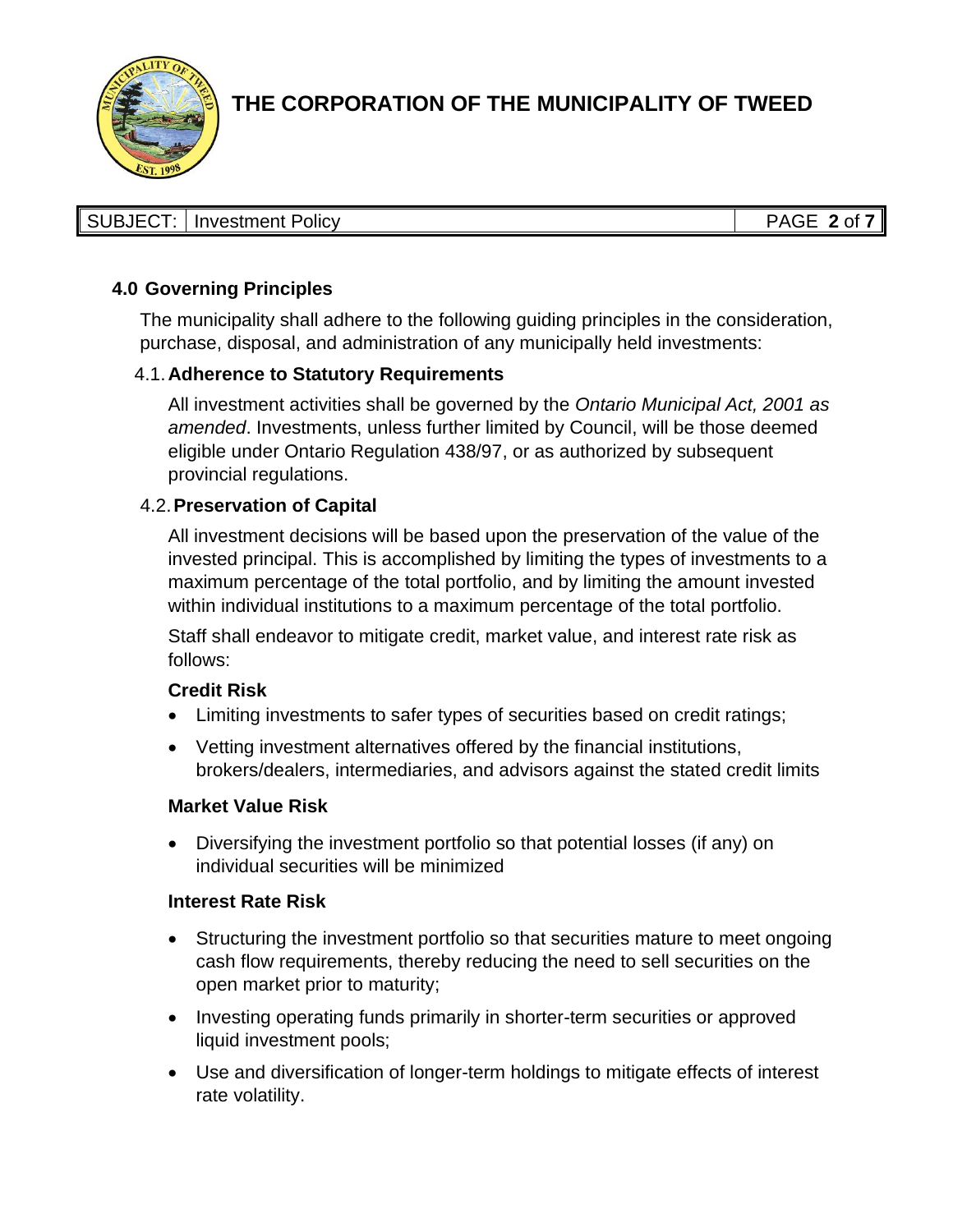

| SUBJECT:   Investment Policy | PAGE $3$ of 7 |
|------------------------------|---------------|

### 4.3.**Maintenance of Liquidity**

The investment portfolio shall remain sufficiently liquid to meet all operating and cash flow requirements and limit temporary borrowing requirements. This shall be done, where possible, by structuring the portfolio such that securities mature concurrent with anticipated cash demands. Furthermore, since all possible cash demands cannot be anticipated, the portfolio shall consist largely of securities with active secondary or resale markets. A portion of the portfolio may be place in eligible investment pools which offer liquidity for short-term funds.

#### 4.4.**Earning a Competitive Rate of Return**

The rate of return on the investment portfolio will be optimized to the maximum extent possible given the investment objectives of legality, safety of principal and the need to maintain adequate liquidity. Return on investment is of secondary importance compared to the safety and liquidity objectives described above.

Normally longer-term investments offer higher yields than shorter-term investments. Investments will be made to obtain the most advantageous yields while at the same time ensuring that the funds can be made available to meet expected cash requirements. The composition of the portfolio, including its term and class of investments will be adjusted within the guidelines of this policy to take advantage of market opportunities which arise to enhance the rate of return on the portfolio.

#### **5.0 Performance Standards**

The investment portfolio will be managed in accordance with the parameters specified within this policy. The portfolio should obtain a market average rate of return throughout the budgetary and economic cycles, commensurate with the investment risk constraints and cash flow needs of the Municipality.

Short-term funds will be compared to the return on the three-month Government of Canada Treasury Bills and the One Fund's Money Market Fund. Long-term funds will be compared to the Bank of Canada's one-year Treasury Bill rate. Furthermore, prime interest rates and other applicable market rates (i.e. Banker's Acceptance) may be utilized to provide a useful benchmark for investment performance with consideration to limitations due to the *Ontario Municipal Act, 2001 as amended*.

Market yields, at the very least, should exceed the rate given by the Municipality's general bank account.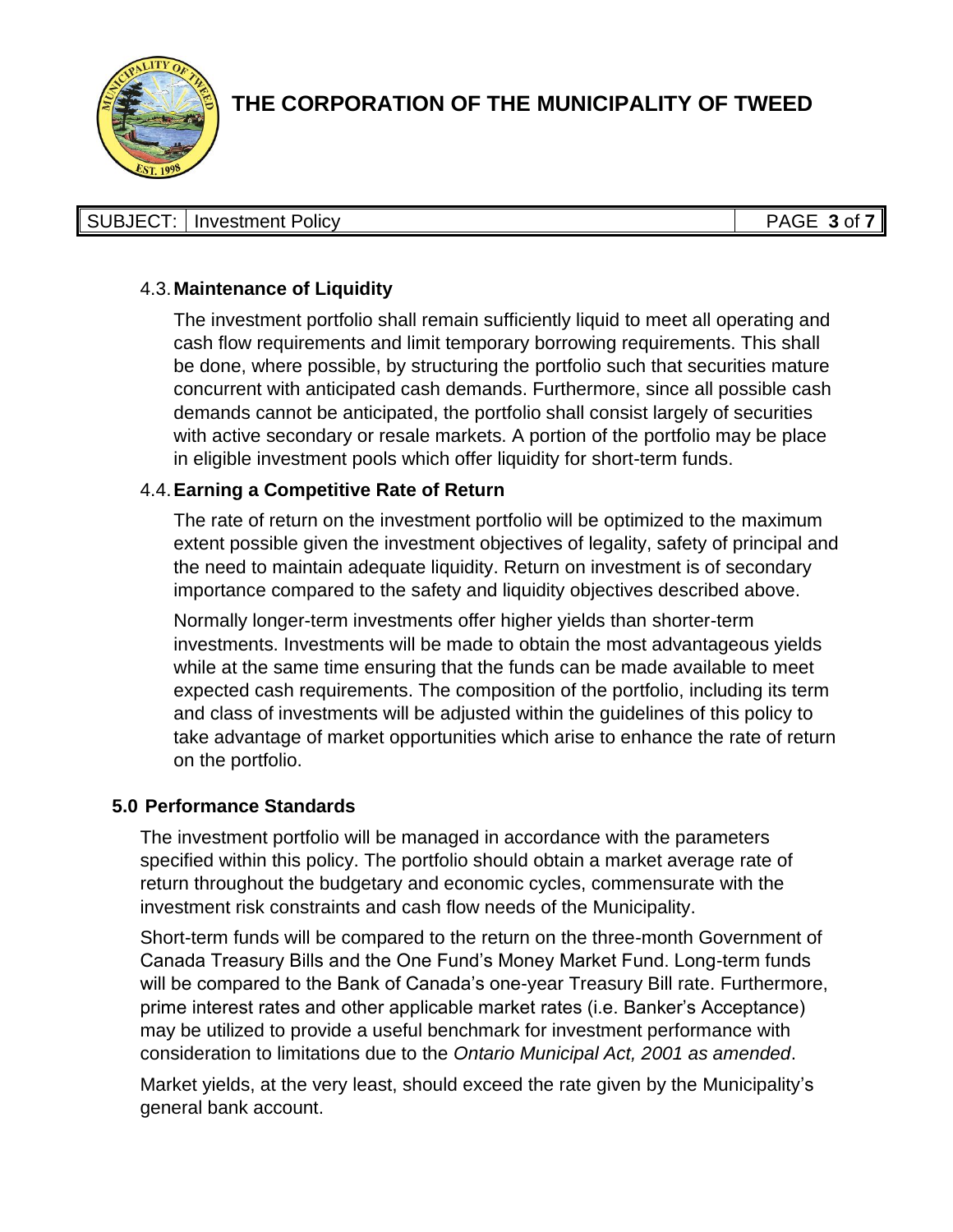

| SUBJECT:   Investment Policy | PAGE 4 of 7<br>PAI <sub>2</sub> F |
|------------------------------|-----------------------------------|

### **6.0Eligible Investments**

In accordance with Ontario Regulation 438/97 or as authorized by subsequent provincial regulations, the Township is not authorized to invest in securities other than those listed in the Regulation.

### **7.0 Authorized Investment Dealers**

The Municipality is authorized to invest funds through the investment arm of various Schedule 1 banks in Canada, as well as in the One Investment Program's High Interest Savings Account (HISA) and/or the One Investment Program's Canadian Government Bond Portfolio. If an investment opportunity not provided through a Schedule 1 bank or the ONE Fund offers a better return while adhering to all guidelines within this policy, the Treasurer or designate must provide a report to Council for approval before entering into any investment agreements.

The Municipality authorizes One Investment's portfolio under By-Law 2021-XX as an allowable investment option for the Municipality, as the securities held in the ONE Portfolios consist of highly-rated, diversified investment instruments that are guaranteed to be eligible investments as defined in O.Reg 438/97 (as amended) under the Municipal Act.

#### **8.0Responsibilities**

### 8.1.**CAO or others as directed by Council:**

8.1.1. Obtain adequate insurance coverage to guard against any losses that may occur due to misappropriation, theft, or other unscrupulous acts of fraud with respect to the Municipality's financial assets.

#### 8.2.**Treasurer or Designate:**

- 8.2.1. Responsible for providing to Council each year, or upon request of Council, an investment report as outlined below;
- 8.2.2. Enter into agreements with banks, investment dealers and brokers; and other financial institutions for the purchase, sale, redemption, issuance, transfer, and safekeeping of securities, all in the name of the Municipality;
- 8.2.3. Execute and sign administrative and trading investment agreements on behalf of the Municipality;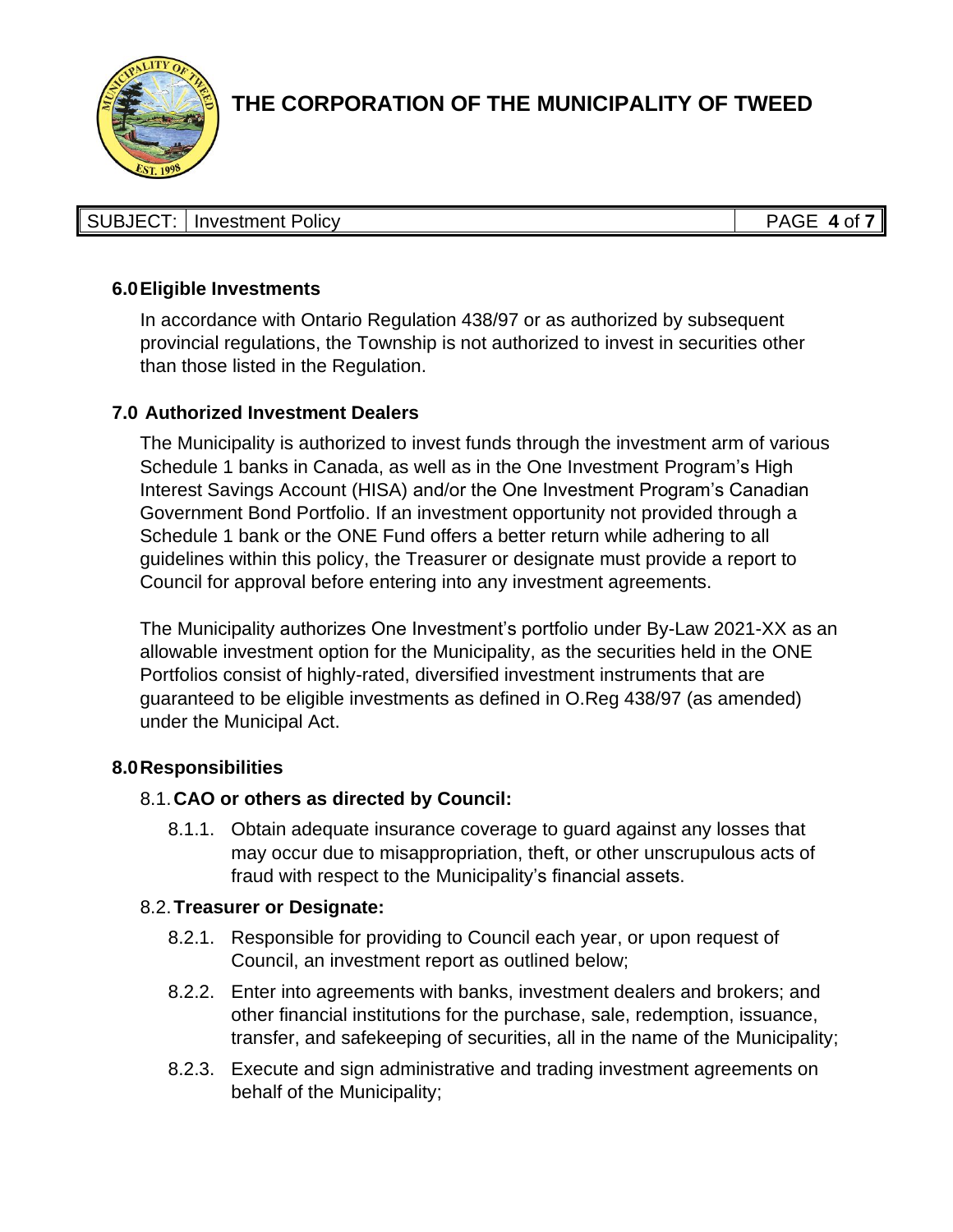

| Investment Policy | ⊥⊐ב∧מי<br>5 <sub>of</sub><br>AUL |
|-------------------|----------------------------------|

- 8.2.4. Responsible for ensuring that the credit rating of any securities held in the investment portfolio are being monitored regularly and any material negative changes are communicated a timely manner as may be appropriate;
- 8.2.5. Develop and maintain all necessary operating procedures for effective control and management of the investments, and reasonable assurance that the Municipality's investments are properly managed and adequately protected.

### **9.0 Investment Reporting**

The Treasurer or designate shall provide an annual investment report to Council which includes, at a minimum, the requirements set forth in Ontario Regulation 438/97, as amended. Under the current regulations, the investment report shall contain the following:

- (a) A listing of investment portfolios held at the end of the reporting period;
- (b) A statement about the performance of the portfolio of investments of the Municipality during the period covered by the report;
- (c) A statement made by the Treasurer or designate as to whether or not, in their opinion, all investments were made in accordance with the investment policies and goals adopted by the Municipality;
- (d) A record of the date of each portfolio transaction; and
- (e) Such other information that the Council may require, or that, in the opinion of the Treasurer or designate, should be included.

# **10.0 Standard of Care**

### 10.1. **Prudence**

Investments shall be made with judgment and care, under circumstances then prevailing, following the prudent person principle of investment management, and considering the probable safety of their principal as well as the probable income to be derived. Consideration will be given to obtaining independent legal and/or financial advice in circumstances in which the Municipality believes additional expertise is warranted.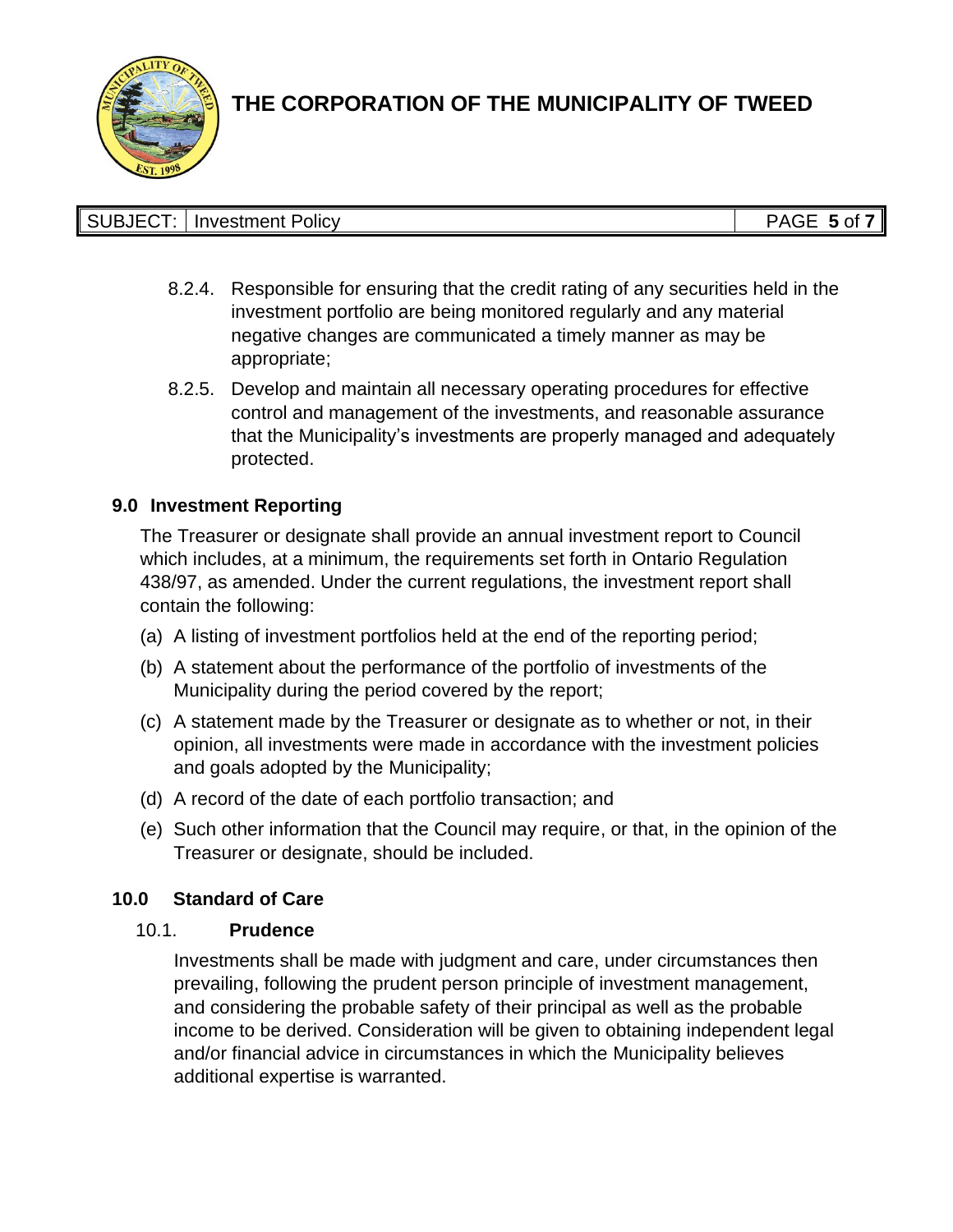

| <b>SUBJECT:   Investment Policy</b> | PAGE 6 of 7 |
|-------------------------------------|-------------|

Investment staff acting in accordance with written procedure, this investment policy and exercising due diligence, shall be relieved of personal responsibility for an individual security's credit risks or market price changes, provided deviations from expectations are reported in a timely fashion and the liquidation or the sale of securities are carried out in accordance with the terms of this policy.

# 10.2. **Ethics and Conflicts of Interest**

Staff involved in the investment process shall refrain from personal business activity that could conflict with the proper execution and management of the investment policy, or that could impair their ability to make impartial decisions. Employees and investment officials shall disclose any material interests in financial institutions with which they conduct business. They shall further disclose any personal financial/investment positions that could be related to the performance of the investment portfolio. Staff shall not undertake personal investment transactions with the same individual with whom business is conducted on behalf of the Municipality.

# 10.3. **Delegation of Authority**

The Investment Policy and any amendments thereto must be adopted by Council. This policy will delegate to the Treasurer the authority to make investments which comply with this policy, pursuant to section 418(5) of the *Ontario Municipal Act, 2001 as amended*. The Treasurer has overall responsibility for the prudent investment of the Municipality's portfolio.

# 10.4. **Safekeeping and Custody**

All investments shall be held for safekeeping in the name of the Municipality by financial institutions approved by Council. The depository shall issue a safekeeping receipt to the Municipality for each investment transaction, listing the specific instrument, rate, maturity, and other pertinent information. On a monthly basis, the depository will provide reports which list all investment activity, the book value of holdings, the market value as of month-end and income earned by the investments.